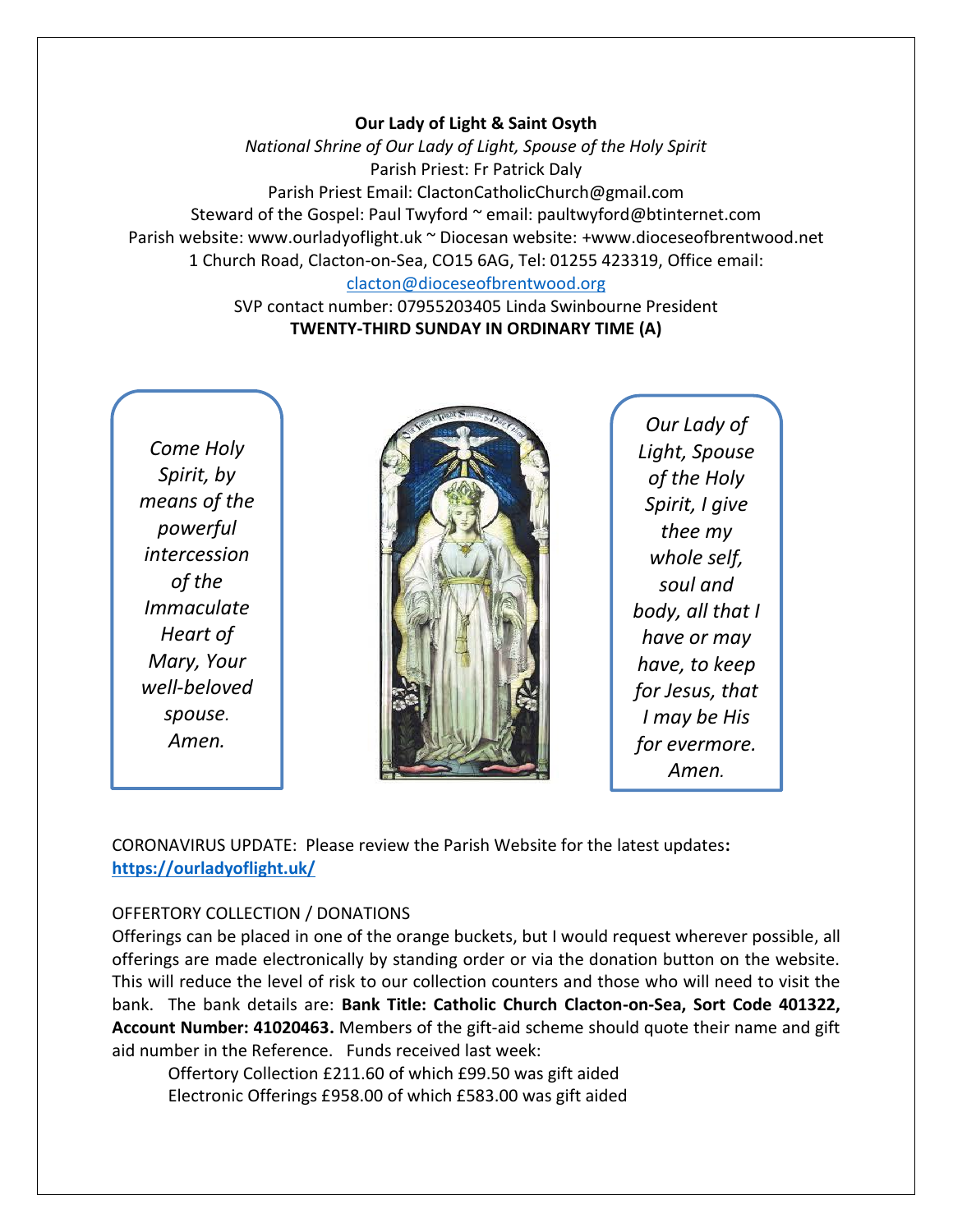Thank you for your generosity, for Gift Aiding your offerings, and for your support of the parish. Fr Patrick

RESUMPTION OF PUBLIC MASS: Please follow the instructions of the Church Stewards and allow plenty of time before Mass starts to sanitize your hands and complete registration. Attendance at Mass is restricted to 50 people. I would, therefore, ask that those who are able to attend Mass in the week to refrain from attending Mass at the weekends to allow others the opportunity. Thank you for your understanding and co-operation. Fr Patrick.

BAPTISM COURSE: I will be shortly running a Baptism Course by Zoom. Please introduce yourself at Mass if you wish to attend. It will not be possible to book a Baptism until you have completed the course. The course will be completed in September.

FIRST HOLY COMMUNION PROGRAMME 2020/21: We will be commencing the new programme by Zoom in September. Please introduce yourself and your child to me at Mass if you wish to join the programme. **Closing date for applications is Sunday 20th September 2020**.

REPAIRS TO THE CHURCH ROOF: The contractors commenced work on Friday 28<sup>th</sup> August. The works will take four weeks. The parish is paying for the repairs.

FUNERALS: The following funeral is taking place next week: Tuesday 8th September: Clare Hamey Dec'd Please pray for the repose of her soul and for the support of her grieving family.

SECOND COLLECTION: Deferred Good Friday Collection for the Holy Places will be held at all Masses next week. This is the main source of financial support for Christian life in the Holy Land. Please use gift-aid envelopes/black buckets in church. You can also give via the donation button on the website or by a one off electronic transfer.

### **MATTHEW 18:15-20**

In the Gospel from Matthew, Jesus gives us clear guidelines for resolving disputes within a Christian community or family. The first step is a private meeting with the person to explain why we are upset with their behaviour. We are not to speak to others or enter into gossip. This excludes the use of social media. We must try to resolve the dispute between just the two of us. We must above all act in love. If and only if, our attempt at reconciliation has been rejected and the person continues in the behaviour, we are to seek the support of two or three witnesses. If this fails to address the issue, it can be brought to the attention of the community. Why did Jesus give these instructions? Jesus gave these instructions to help the Christian communities to live in peace and love. We need to consider the following points:

- Jesus is gently reminding us that by being a member of a Christian community, we are responsible for one another, and one of our tasks of love may be that of correcting each other in love.
- We must approach that person with respect and kindness.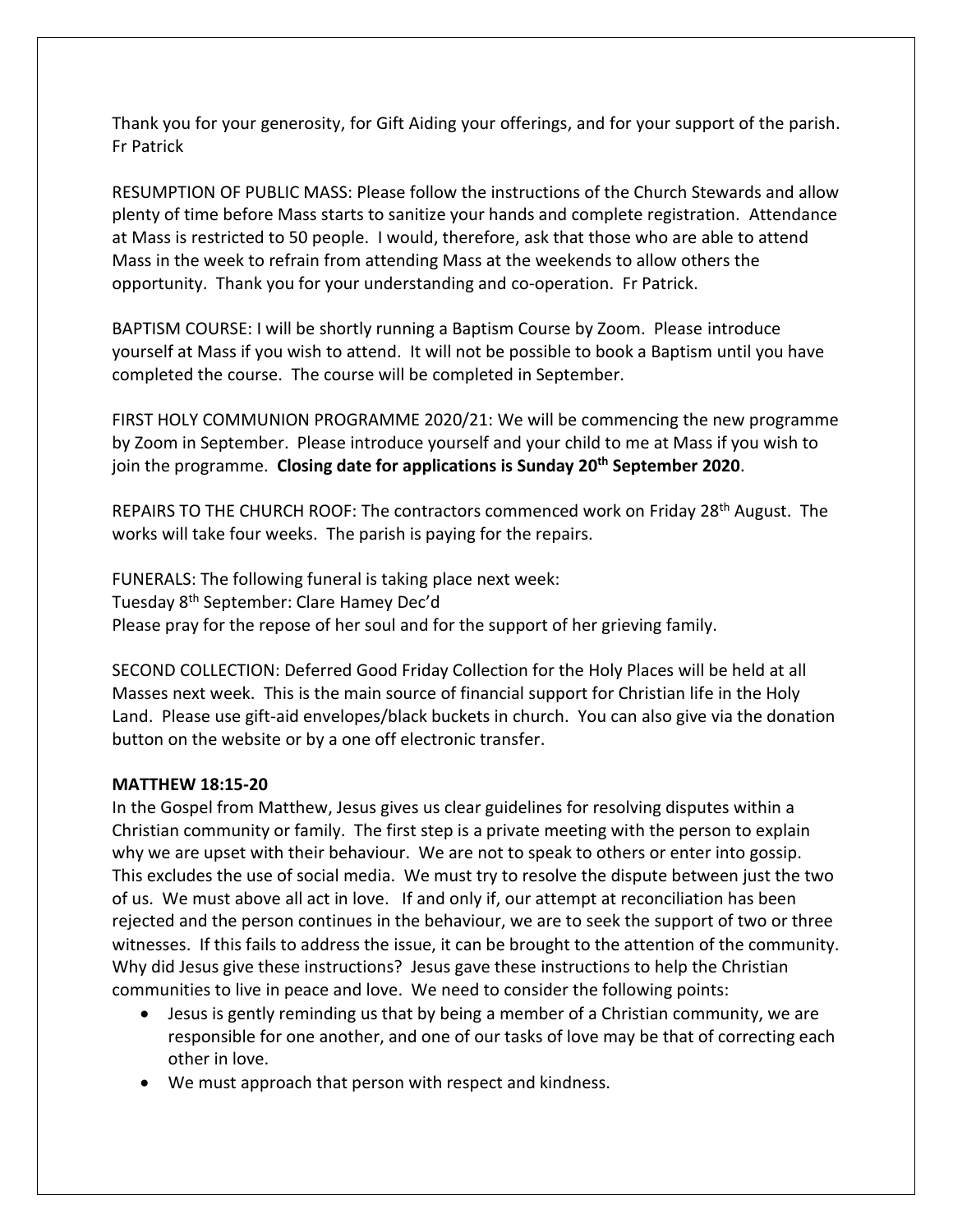- We always need to pray and ask for the love and wisdom to find the right way of carrying out this task.
- The Lord has reassured us that where two or three people gather in his name, He is with them in Spirit.
- We should also remember that Jesus said we must remove the plank in our own eyes before attempting to remove the splinter from our brother's or sister's eye!
- We are, at the end of the day, a community of sinners trying to become saints.

If we have sinned against God and our neighbour, we can seek reconciliation through a private meeting with a priest. We call this meeting the Sacrament of Reconciliation. In this meeting, the priest acts in *persona Christi.* When we confess our sins, we confess them to Jesus Christ. The priest acts in the person of Christ and through the action of the Holy Spirit grants absolution for our sins. This Sacrament is the ultimate reconciliation in love between us, our neighbours, and God.

| Saturday 5 <sup>th</sup> September                                                                      | 9.30 am.                | <b>MASS: Pope Emeritus</b><br><b>Benedict XVI Intentions</b><br>(Mary)         |
|---------------------------------------------------------------------------------------------------------|-------------------------|--------------------------------------------------------------------------------|
| Saturday 5 <sup>th</sup> September                                                                      | 11.00 am to 12.00 noon. | <b>SACRAMENT OF</b><br><b>RECONCILIATION</b><br>(In the presbytery garden)     |
| Saturday 5 <sup>th</sup> September                                                                      | 11.00 am to 1.00 pm     | Church open for private<br>prayer with Exposition of<br>the Blessed Sacrament. |
| Saturday 5 <sup>th</sup> September<br>Vigil Mass of the Twenty-<br>Third Sunday in Ordinary<br>Time (A) | 6.00 pm.                | <b>MASS: Personal Intentions</b><br>of my family.<br>(Mary Pearce)             |
| Sunday 6 <sup>th</sup> September<br>Twenty-Third Sunday in<br>Ordinary Time (A)                         | 8.30 am.                | MASS: Thanksgiving for<br>my Guardian Angel.<br>(Mary)                         |
| Sunday 6 <sup>th</sup> September                                                                        | 10.30 am.               | MASS: James Keane RIP                                                          |
| Sunday 6 <sup>th</sup> September                                                                        | 3.00 pm.                | <b>FIRST HOLY COMMUNION</b><br>MASS.                                           |
| Monday 7 <sup>th</sup> September                                                                        | 9.30 am.                | MASS: John-Joe Byrne RIP<br>(May, Noel, Theresa &<br>Pauline).                 |

## **MASSES WILL BE OPEN TO A MAXIMUM OF 50 PEOPLE IN THE CHURCH**